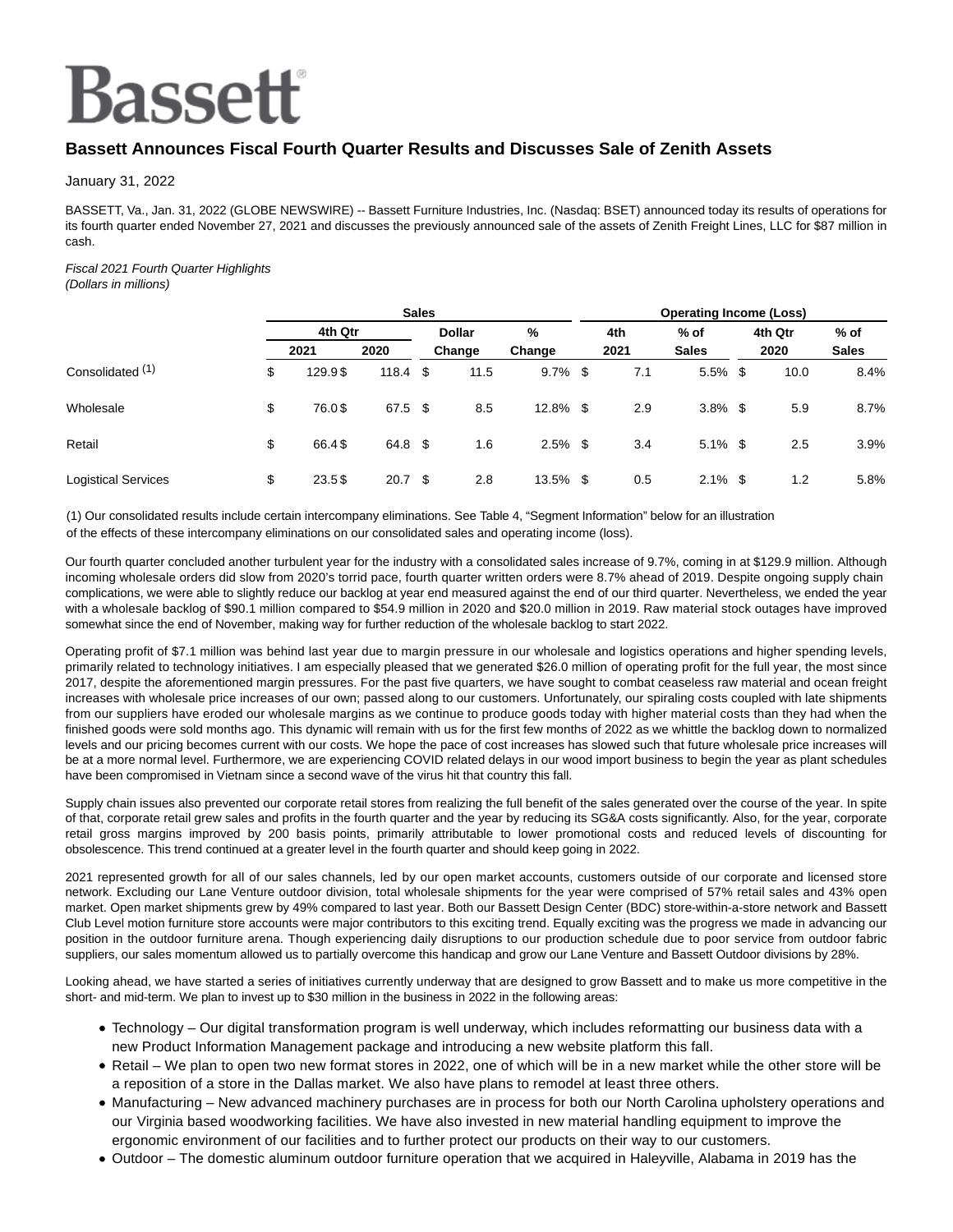potential to significantly contribute to our growth plan. We are negotiating to buy the facility (currently leased) and another adjacent building and continue with the upgrade program that is already underway.

Today we made a joint announcement with J.B. Hunt Transport Services, Inc (J.B. Hunt) to sell Zenith Freight Lines to a subsidiary of J.B. Hunt for \$87 million subject to customary closing conditions. We expect to close the deal by the end of February. This transaction will open an exciting new chapter in our quest to provide the highest level of service to our customers. Disruption caused by the pandemic aside, we believe that the consolidation of the traditional "middle mile" segment of specialized furniture carriers is inevitable. There are already much fewer of these providers today than were in existence a few years ago. Accordingly, this thinking led us to seriously consider selling Zenith to J. B. Hunt when the initial overtures were made last year. As due diligence progressed, we came to understand the benefits that the scale of J.B. Hunt could provide in terms of equipment, technology, driver recruitment, intermodal transportation, and warehousing density. As we became more familiar with their management team and developed respect for them, we became convinced that they were the right partners for our vision to build out a nationwide network of Regional Fulfillment Centers that could serve as local warehouses for our "Make, Then Sell" stocking assortment while serving as cross docks for our "Sell, Then Make" custom programs that have been so successful for us for so long. The idea is to reduce costs to our customers and get them their goods faster, while providing more visibility to the status of their shipment in the process. We plan to open the first of these new facilities in Florida this spring and we are working on every aspect of the model that will be required to allow our new logistics strategy to serve as a linchpin for future wholesale and retail growth for Bassett. We are extremely enthusiastic about the potential to better serve our customers with the 50-year accumulated furniture know-how of Zenith in combination with the power of the JB Hunt platform.

Of course, there are additional considerations brought on by today's announcement for Bassett. In light of the cash value of the transaction where we expect to net in the neighborhood of \$65 million after taxes, our Board of Directors and Management will evaluate appropriate capital allocation strategies which may include any or all of the following:

- Payment of a special dividend
- Increase in the regular quarterly dividend
- Investment in a strategic acquisition or other partnership
- Increase in the share repurchase authorization
- Increase in capital investment in the business

Our business has notably improved since the return from the first phase of COVID in May 2020. Sales have grown and we have developed new capabilities and new sales channels, particularly with our Club Level motion line and with a deepening commitment to the outdoor furniture category. The partnership with J.B. Hunt and the upcoming investments in technology and new growth strategies represent a tremendous opportunity for us to build on the successful elements of our business and to augment them with new products, better technology, and higher levels of service. We will provide additional insights into our business and capital allocation strategies after the transaction with J.B. Hunt closes.

Robert H. Spilman, Jr., Chairman and CEO

#### About Bassett Furniture Industries, Inc.

Bassett Furniture Industries, Inc. (NASDAQ:BSET), is a leading manufacturer and marketer of high quality home furnishings. With 96 company- and licensee-owned stores at the time of this release, Bassett has leveraged its strong brand name in furniture into a network of corporate and licensed stores that focus on providing consumers with a friendly environment for buying furniture and accessories. Bassett's retail strategy includes stylish, custom-built furniture that features the latest on-trend furniture styles, free in-home design visits, and coordinated decorating accessories. Bassett also has a traditional wholesale business with more than 700 accounts on the open market, across the United States and internationally and a logistics business specializing in home furnishings. For more information, visit the Company's website at [bassettfurniture.com.](http://bassettfurniture.com/) (BSET-E)

**Certain of the statements in this release, particularly those preceded by, followed by or including the words "believes," "plans," "expects," "anticipates," "intends," "should," "estimates," or similar expressions, or those relating to or anticipating financial results or changes in operations for periods beyond the end of the fourth fiscal quarter of 2021, constitute "forward looking statements" within the meaning of Section 27A of the Securities Act of 1933, as amended. For those statements, Bassett claims the protection of the safe harbor for forward looking statements contained in the Private Securities Litigation Reform Act of 1995. In many cases, Bassett cannot predict what factors would cause actual results to differ materially from those indicated in the forward looking statements. Expectations included in the forwardlooking statements are based on preliminary information as well as certain assumptions which management believes to be reasonable at this time. The following important factors affect Bassett and could cause actual results to differ materially from those indicated in the forward looking statements: the effects of national and global economic or other conditions (including, without limitation, the effects on revenue, supply and demand resulting from the duration and extent of the COVID-19 pandemic) and future events on the retail demand for home furnishings and the ability of Bassett's customers and consumers to obtain credit; the success of marketing, logistics, retail and other initiatives; and the economic, competitive, governmental and other factors identified in Bassett's filings with the Securities and Exchange Commission. Any forward-looking statement that Bassett makes speaks only as of the date of such statement, and Bassett undertakes no obligation to update any forward-looking statements, whether as a result of new information, future events or otherwise. Comparisons of results for current and any prior periods are not intended to express any future trends or indication of future performance, unless expressed as such, and should only be viewed as historical data.**

> **Table 1** BASSETT FURNITURE INDUSTRIES, INC. AND SUBSIDIARIES Condensed Consolidated Statements of Operations - unaudited (In thousands, except for per share data)

| Quarter Ended     |                   | Year Ended        |                   |  |  |  |  |  |  |
|-------------------|-------------------|-------------------|-------------------|--|--|--|--|--|--|
| November 27, 2021 | November 28, 2020 | November 27, 2021 | November 28, 2020 |  |  |  |  |  |  |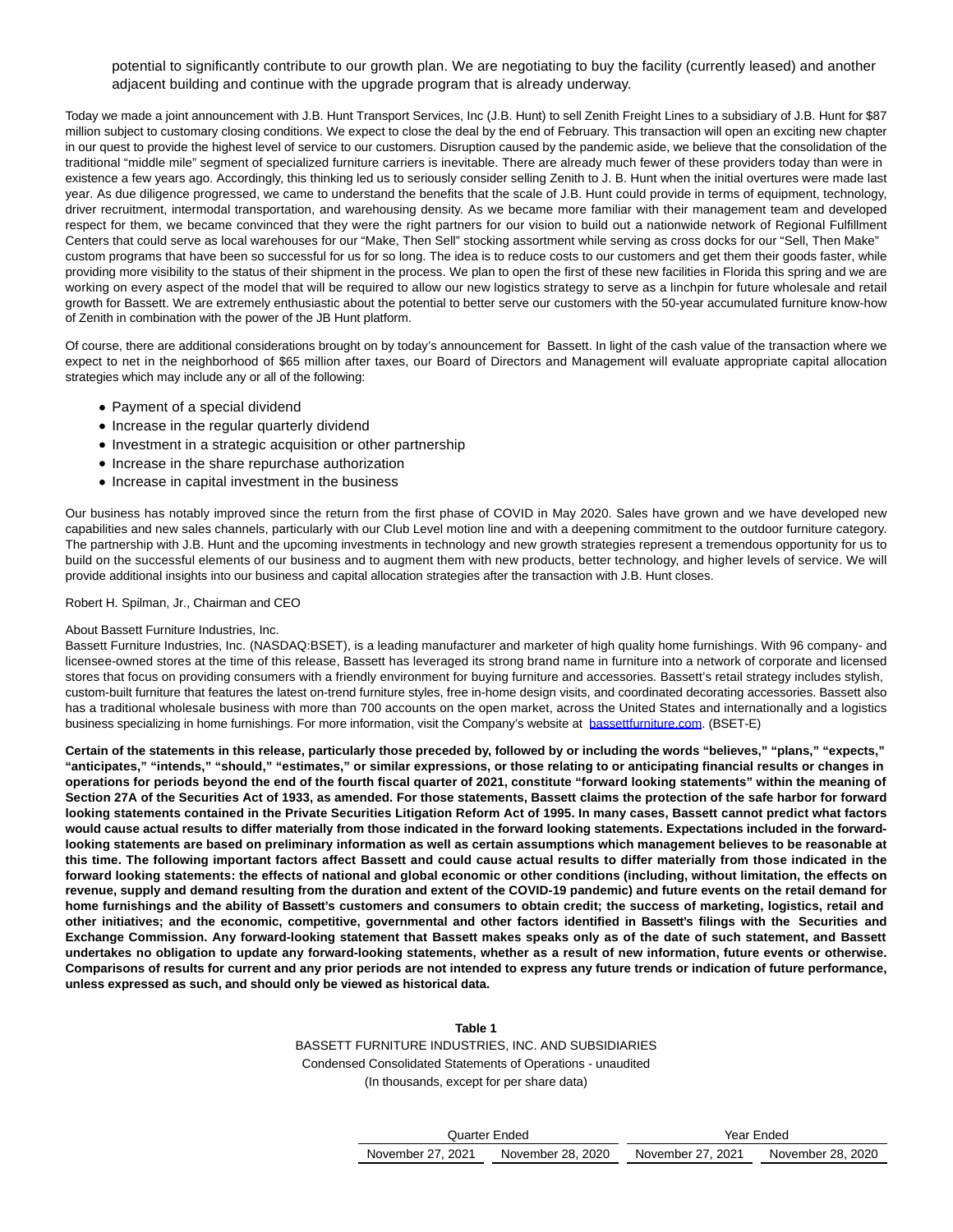|                                              | Percent of |           | Percent of       |    |           | Percent of       |    |           |                  |    | Percent of  |                  |
|----------------------------------------------|------------|-----------|------------------|----|-----------|------------------|----|-----------|------------------|----|-------------|------------------|
|                                              |            | Amount    | <b>Net Sales</b> |    | Amount    | <b>Net Sales</b> |    | Amount    | <b>Net Sales</b> |    | Amount      | <b>Net Sales</b> |
| Sales revenue:                               |            |           |                  |    |           |                  |    |           |                  |    |             |                  |
| Furniture and accessories                    |            | \$114,364 |                  |    | \$105,389 |                  |    | \$430,886 |                  |    | \$337,672   |                  |
| Logistical services                          |            | 15,532    |                  |    | 12,994    |                  |    | 55,648    |                  |    | 48,191      |                  |
| Total sales revenue                          |            | 129,896   | 100.0%           |    | 118,383   | 100.0%           |    | 486,534   | 100.0%           |    | 385,863     | 100.0%           |
| Cost of furniture and accessories sold       |            | 56,373    | 43.4%            |    | 50,427    | 42.6%            |    | 209,799   | 43.1%            |    | 163,567     | 42.4%            |
| Selling, general and administrative expenses |            | 51,357    | 39.5%            |    | 46,178    | 39.0%            |    | 196,831   | 40.5%            |    | 176,404     | 45.7%            |
| Cost of logistical services                  |            | 15,057    | 11.6%            |    | 11,729    | 9.9%             |    | 53,905    | 11.1%            |    | 46,910      | 12.2%            |
| Asset impairment charges                     |            |           | 0.0%             |    |           | 0.0%             |    |           | 0.0%             |    | 12,184      | 3.2%             |
| Goodwill impairment charge                   |            |           | 0.0%             |    |           | 0.0%             |    |           | 0.0%             |    | 1,971       | 0.5%             |
| Litigation expense                           |            |           | 0.0%             |    |           | 0.0%             |    |           | 0.0%             |    | 1,050       | 0.3%             |
| Income (loss) from operations                |            | 7,109     | 5.5%             |    | 10,049    | 8.5%             |    | 25,999    | 5.3%             |    | (16, 223)   | $-4.2%$          |
| Other income (loss), net                     |            | (743)     | $-0.6%$          |    | (133)     | $-0.1%$          |    | (1,759)   | $-0.4%$          |    | (563)       | $-0.1%$          |
| Income (loss) before income taxes            |            | 6,366     | 4.9%             |    | 9,916     | 8.4%             |    | 24,240    | 5.0%             |    | (16, 786)   | $-4.4%$          |
| Income tax provision (benefit)               |            | 1,325     | 1.0%             |    | 3,373     | 2.8%             |    | 6,198     | 1.3%             |    | (6, 365)    | $-1.6%$          |
| Net income (loss)                            | \$         | 5,041     | 3.9%             | \$ | 6,543     | 5.5%             | \$ | 18,042    | 3.7%             |    | \$(10, 421) | $-2.7%$          |
| Basic earnings (loss) per share              | \$         | 0.52      |                  | \$ | 0.65      |                  | \$ | 1.83      |                  | \$ | (1.05)      |                  |
| Diluted earnings (loss) per share            | \$         | 0.52      |                  | \$ | 0.65      |                  | \$ | 1.83      |                  | \$ | (1.05)      |                  |

#### **Table 2** BASSETT FURNITURE INDUSTRIES, INC. AND SUBSIDIARIES Condensed Consolidated Balance Sheets (In thousands)

| <b>Assets</b><br><b>Current assets</b>              | (Unaudited)<br>November 27.<br>2021 | November 28.<br>2020 |
|-----------------------------------------------------|-------------------------------------|----------------------|
|                                                     | \$<br>34.374                        | \$<br>45,799         |
| Cash and cash equivalents<br>Short-term investments | 17,715                              | 17,715               |
| Accounts receivable, net                            | 28,168                              | 22,340               |
| Inventories, net                                    | 78,004                              | 54,886               |
| Recoverable income taxes                            | 8,379                               | 9,666                |
| Other current assets                                | 13,644                              | 10,272               |
| Total current assets                                | 180,284                             | 160,678              |
| Property and equipment, net                         | 94,066                              | 90,917               |
| Other long-term assets                              |                                     |                      |
| Deferred income taxes, net                          | 3,189                               | 4,587                |
| Goodwill and other intangible assets                | 23,448                              | 23,827               |
| Right of use assets under operating leases          | 114,148                             | 116,903              |
| Other                                               | 6,525                               | 5,637                |
| Total long-term assets                              | 147,310                             | 150,954              |
| <b>Total assets</b>                                 | \$<br>421,660                       | \$<br>402,549        |
| <b>Liabilities and Stockholders' Equity</b>         |                                     |                      |
| <b>Current liabilities</b>                          |                                     |                      |
| Accounts payable                                    | \$<br>28,324                        | \$<br>23,426         |
| Accrued compensation and benefits                   | 15,934                              | 16,964               |
| <b>Customer deposits</b>                            | 51,492                              | 39,762               |
| Current portion of operating lease obligations      | 27,693                              | 27,078               |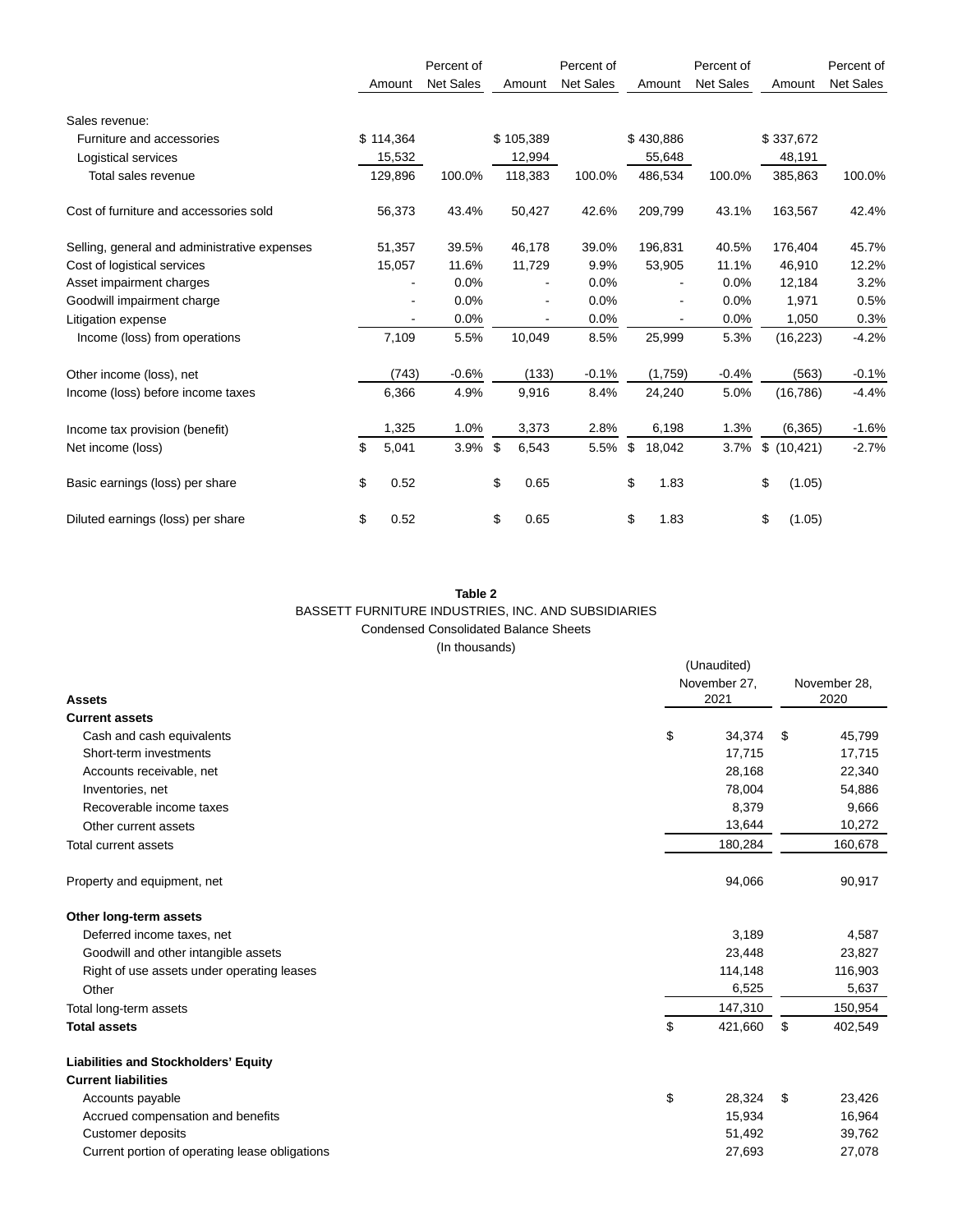| Other current liabilities and accrued expenses   | 10,776       | 11,141        |
|--------------------------------------------------|--------------|---------------|
| <b>Total current liabilities</b>                 | 134,219      | 118,371       |
|                                                  |              |               |
| Long-term liabilities                            |              |               |
| Post employment benefit obligations              | 12,968       | 12,089        |
| Long-term portion of operating lease obligations | 105,841      | 111,972       |
| Other long-term liabilities                      | 5,900        | 2,087         |
| Total long-term liabilities                      | 124,709      | 126,148       |
|                                                  |              |               |
| Stockholders' equity                             |              |               |
| Common stock                                     | 48,811       | 49,714        |
| Retained earnings                                | 115,631      | 109,710       |
| Additional paid-in-capital                       | 113          |               |
| Accumulated other comprehensive loss             | (1,823)      | (1, 394)      |
| Total stockholders' equity                       | 162,732      | 158,030       |
| Total liabilities and stockholders' equity       | 421,660<br>S | \$<br>402,549 |

#### **Table 3**

#### BASSETT FURNITURE INDUSTRIES, INC. AND SUBSIDIARIES

Consolidated Statements of Cash Flows - unaudited

(In thousands)

|                                                                              | Year Ended |                      |    |                      |
|------------------------------------------------------------------------------|------------|----------------------|----|----------------------|
|                                                                              |            | November 27,<br>2021 |    | November 28,<br>2020 |
| <b>Operating activities:</b>                                                 |            |                      |    |                      |
| Net income (loss)                                                            | \$         | 18,042               | \$ | (10, 421)            |
| Adjustments to reconcile net income (loss) to net cash provided by (used in) |            |                      |    |                      |
| operating activities:                                                        |            |                      |    |                      |
| Depreciation and amortization                                                |            | 14,597               |    | 13,480               |
| Gain on lease modification                                                   |            | (37)                 |    | (1, 313)             |
| Net (gain) loss on disposals of property and equipment                       |            | (367)                |    | (81)                 |
| Asset impairment charges                                                     |            |                      |    | 12,184               |
| Goodwill impairment charges                                                  |            |                      |    | 1,971                |
| Inventory valuation charges                                                  |            | 2,969                |    | 4,922                |
| Bad debt valuation charges (recoveries)                                      |            | (156)                |    | 492                  |
| Deferred income taxes                                                        |            | 1,545                |    | 2,513                |
| Other, net                                                                   |            | 765                  |    | (51)                 |
| Changes in operating assets and liabilities                                  |            |                      |    |                      |
| Accounts receivable                                                          |            | (5,672)              |    | (1, 454)             |
| Inventories                                                                  |            | (26,087)             |    | 6,494                |
| Other current and long-term assets                                           |            | (2,241)              |    | (9,325)              |
| Right of use assets under operating leases                                   |            | 26,243               |    | 32,107               |
| <b>Customer deposits</b>                                                     |            | 11,730               |    | 14,421               |
| Accounts payable and other liabilities                                       |            | 2,153                |    | 5,965                |
| Obligations under operating leases                                           |            | (28, 921)            |    | (35, 229)            |
| Net cash provided by operating activities                                    |            | 14,563               |    | 36,675               |
| <b>Investing activities:</b>                                                 |            |                      |    |                      |
| Purchases of property and equipment                                          |            | (10, 750)            |    | (6,029)              |
| Proceeds from sale of property and equipment                                 |            | 382                  |    | 2,345                |
| Purchase of investments                                                      |            |                      |    | (295)                |
| Proceeds from maturity of short-term investments                             |            |                      |    | 16                   |
| Other                                                                        |            | (1,203)              |    | 216                  |
| Net cash used in investing activities                                        |            | (11, 571)            |    | (3,747)              |
| <b>Financing activities:</b>                                                 |            |                      |    |                      |
| Cash dividends                                                               |            | (7,689)              |    | (4, 544)             |